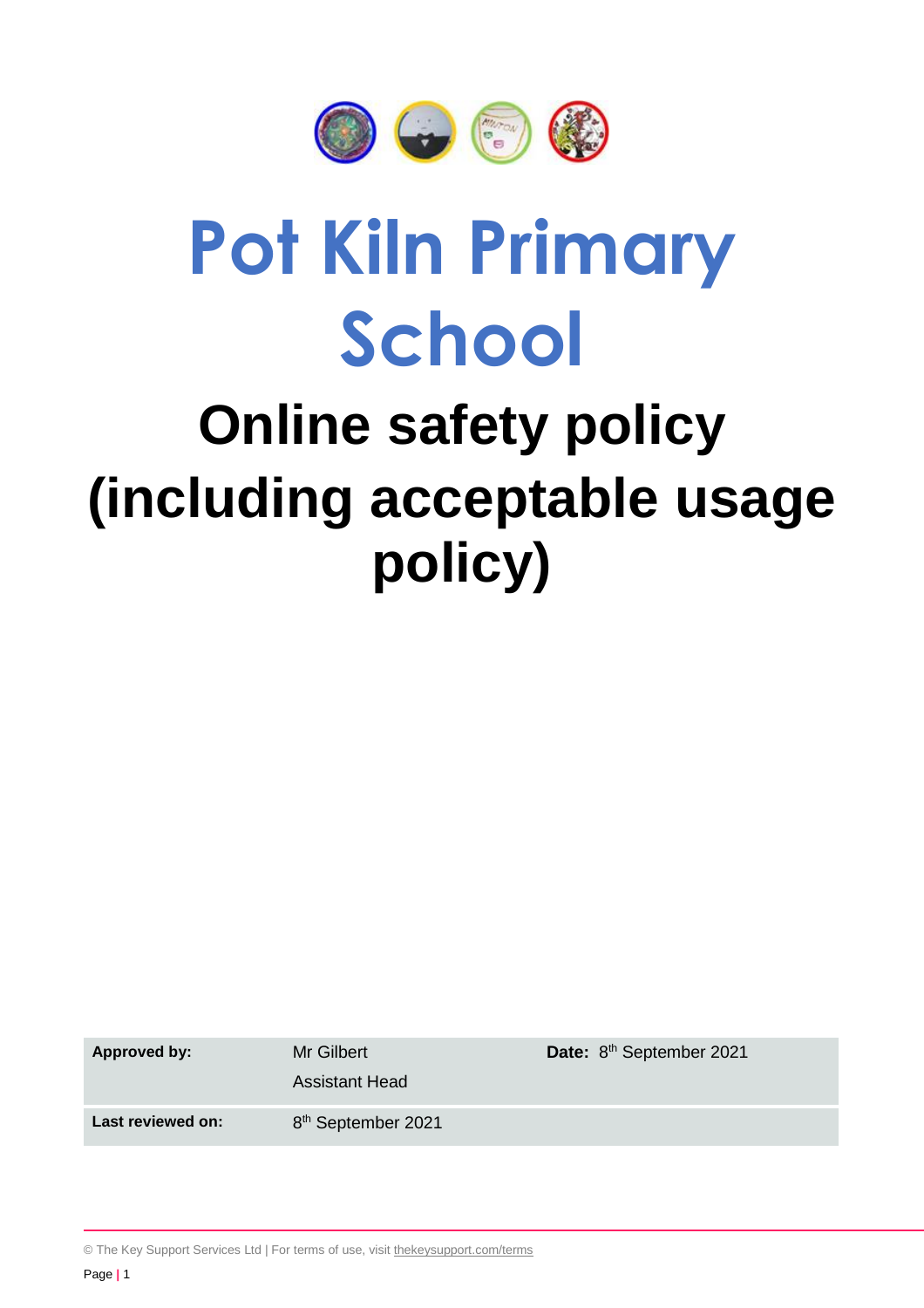**Next review due by:** September 2022

<sup>©</sup> The Key Support Services Ltd | [thekeysupport.com/terms](https://thekeysupport.com/terms-of-use)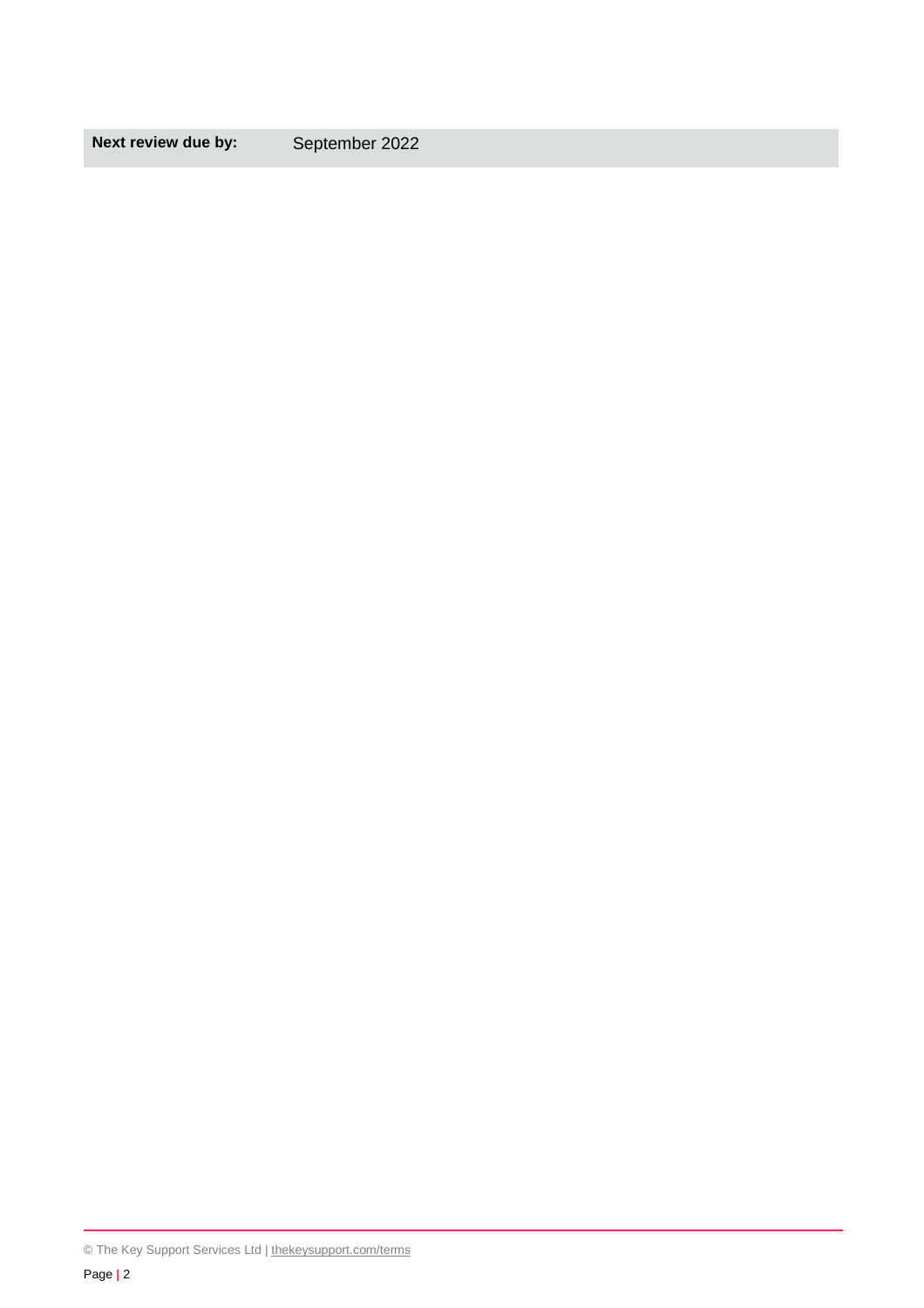## **Contents**

| Appendix 1: EYFS and KS1 acceptable use agreement (pupils and parents, carers and guardians) 12      |  |
|------------------------------------------------------------------------------------------------------|--|
| Appendix 2: KS2, KS3 and KS4 acceptable use agreement (pupils and Parents, Carers and Guardians)  13 |  |
|                                                                                                      |  |
|                                                                                                      |  |
|                                                                                                      |  |
|                                                                                                      |  |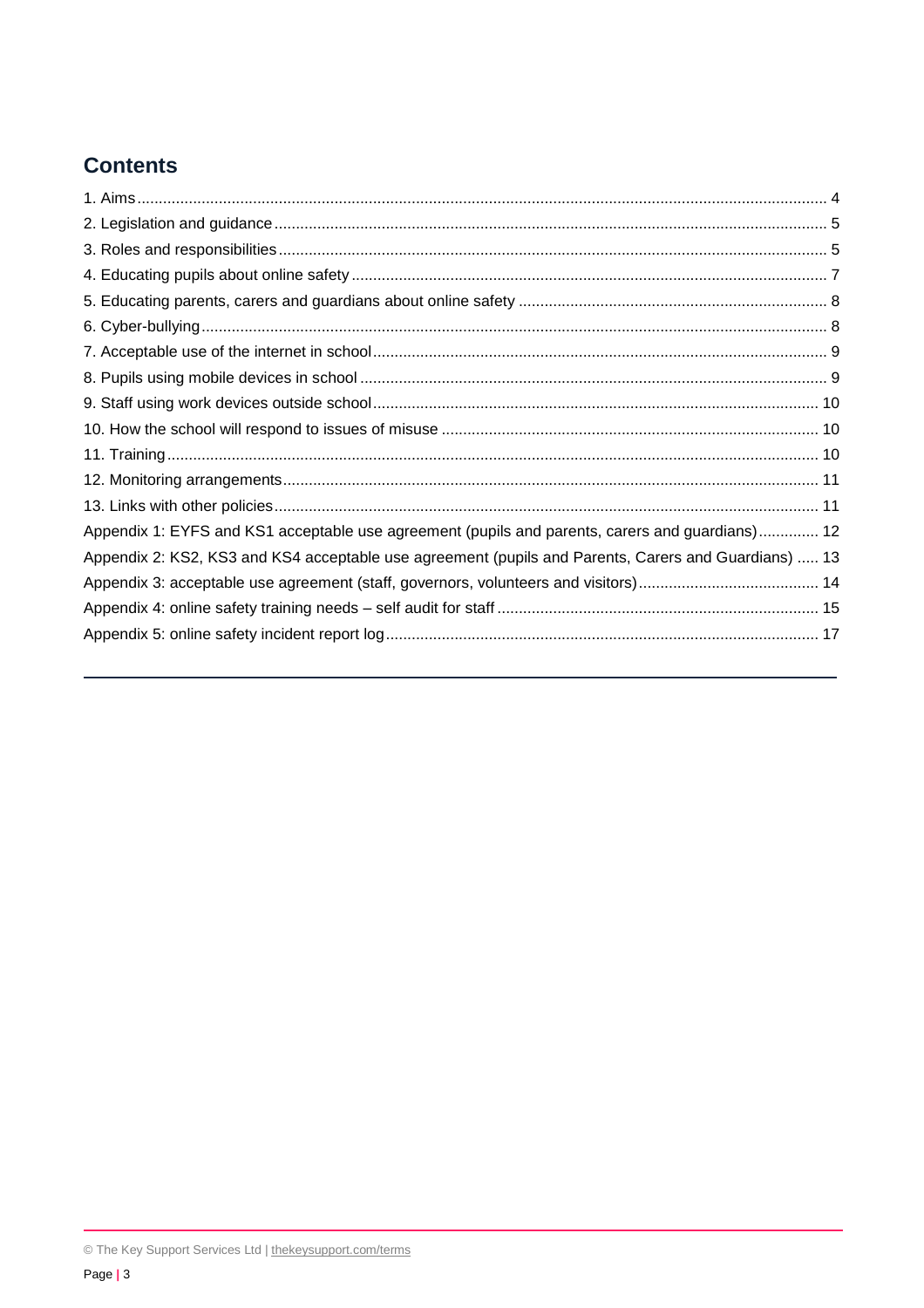## <span id="page-3-0"></span>**1. Aims**

This policy applies to all members of the school (including staff, students / pupils, volunteers, parents, carers and guardians, visitors, community users) who have access to and are users of school ICT systems, both in and out of the school.

The Education and Inspections Act 2006 empowers Headteachers to such extent as is reasonable, to regulate the behaviour of students when they are off the school site and empowers members of staff to impose disciplinary penalties for inappropriate behaviour. This is pertinent to incidents of cyber-bullying, or other online safety incidents covered by this policy, which may take place outside of the school, but is linked to membership of the school. The 2011 Education Act increased these powers with regard to the searching for and of electronic devices and the deletion of data. In the case of both acts, action can only be taken over issues covered by the published culture and character Policy.

The school will deal with such incidents within this policy and associated culture and character, and antibullying policies and will, where known, inform parents, carers and guardians of incidents of inappropriate online safety behaviour that take place out of school.

Our school aims to:

- Have robust processes in place to ensure the online safety of pupils, staff, volunteers and governors
- Deliver an effective approach to online safety, which empowers us to protect and educate the whole school community in its use of technology, including mobile and smart technology (which we refer to as 'mobile phones')
- Establish clear mechanisms to identify, intervene and escalate an incident, where appropriate

#### **Glossary of terms:**

For clarity, the online safety policy uses the following terms unless otherwise stated:

**Users** – refers to staff, governing body, school volunteers, students and any other person working in or on behalf of the school, including contractors.

**Parents, Carers and Guardians-** any adult with a legal responsibility for the child/ young person outside the school. E.g. parent, guardian, carer.

**School** – any school business or activity conducted on or off the school site, e.g. visits, conferences school trips etc.

**Wider school community** – students, all staff, governing body, parents, carers and guardians, clubs.

#### **The 4 key categories of risk**

Our approach to online safety is based on addressing the following categories of risk:

- **Content** being exposed to illegal, inappropriate or harmful content, such as pornography, fake news, racism, misogyny, self-harm, suicide, anti-Semitism, radicalisation and extremism
- **Contact** being subjected to harmful online interaction with other users, such as peer-to-peer pressure, commercial advertising and adults posing as children or young adults with the intention to groom or exploit them for sexual, criminal, financial or other purposes
- **Conduct** personal online behavior that increases the likelihood of, or causes, harm, such as making, sending and receiving explicit images (e.g. consensual and non-consensual sharing of nudes and seminudes and/or pornography), sharing other explicit images and online bullying; and

© The Key Support Services Ltd | [thekeysupport.com/terms](https://thekeysupport.com/terms-of-use)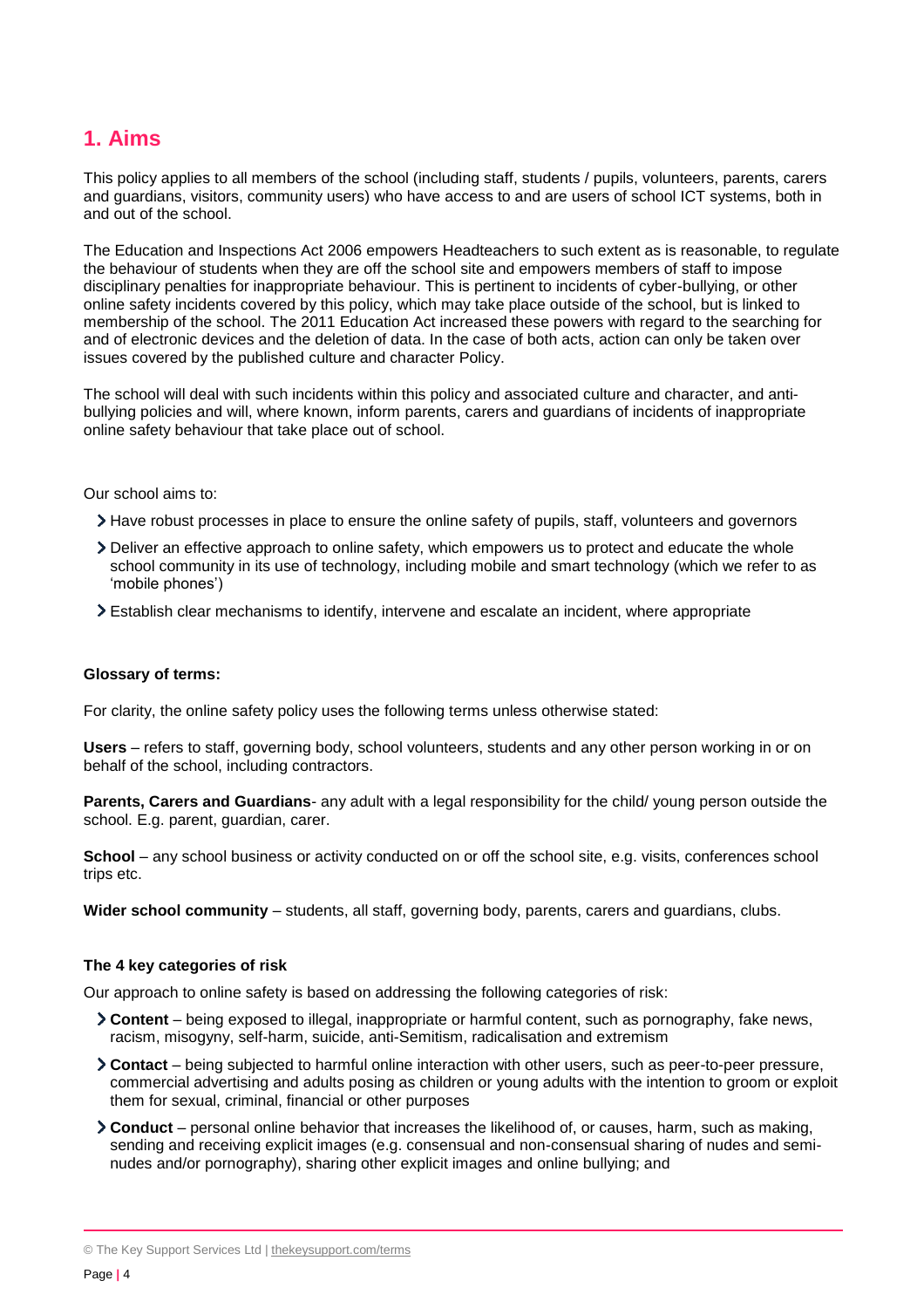**Commerce** – risks such as online gambling, inappropriate advertising, phishing and/or financial scam

## <span id="page-4-0"></span>**2. Legislation and guidance**

This policy is based on the Department for Education's (DfE) statutory safeguarding guidance, [Keeping](https://www.gov.uk/government/publications/keeping-children-safe-in-education--2)  [Children Safe in Education,](https://www.gov.uk/government/publications/keeping-children-safe-in-education--2) and its advice for schools on:

- > [Teaching online safety in schools](https://www.gov.uk/government/publications/teaching-online-safety-in-schools)
- [Preventing and tackling bullying](https://www.gov.uk/government/publications/preventing-and-tackling-bullying) and [cyber-bullying: advice for headteachers and school staff](https://www.gov.uk/government/publications/preventing-and-tackling-bullying)
- > [Relationships and sex education](https://www.gov.uk/government/publications/relationships-education-relationships-and-sex-education-rse-and-health-education)
- > [Searching, screening and confiscation](https://www.gov.uk/government/publications/searching-screening-and-confiscation)

It also refers to the DfE's quidance on [protecting children from radicalisation.](https://www.gov.uk/government/publications/protecting-children-from-radicalisation-the-prevent-duty)

It reflects existing legislation, including but not limited to the [Education Act 1996](https://www.legislation.gov.uk/ukpga/1996/56/contents) (as amended), the [Education](https://www.legislation.gov.uk/ukpga/2006/40/contents)  [and Inspections Act 2006](https://www.legislation.gov.uk/ukpga/2006/40/contents) and the [Equality Act 2010.](https://www.legislation.gov.uk/ukpga/2010/15/contents) In addition, it reflects the [Education Act 2011,](http://www.legislation.gov.uk/ukpga/2011/21/contents/enacted) which has given teachers stronger powers to tackle cyber-bullying by, if necessary, searching for and deleting inappropriate images or files on pupils' electronic devices where they believe there is a 'good reason' to do so.

The policy also takes into account the National Curriculum computing programmes of study.

## <span id="page-4-1"></span>**3. Roles and responsibilities**

## **3.1 The Governing Body**

The Governing Body has overall responsibility for monitoring this policy and holding the headteacher to account for its implementation.

The Governing Body will co-ordinate regular meetings with appropriate staff to discuss online safety, and monitor online safety logs as provided by the designated safeguarding lead (DSL).

The governor who oversees online safety is Ben Troughton.

All governors will:

- Ensure that they have read and understand this policy
- Agree and adhere to the terms on acceptable use of the school's ICT systems and the internet (appendix 3)
- Ensure that, where necessary, teaching about safeguarding, including online safety, is adapted for vulnerable children, victims of abuse and some pupils with SEND because of the importance of recognising that a 'one size fits all' approach may not be appropriate for all children in all situations, and a more personalised or contextualised approach may often be more suitable.

## **3.2 The headteacher**

Reporting to the governing body, the head teacher has overall responsibility for online safety within our school. The day to day management of this will be delegated to a member of staff, the online safety lead, as indicated below.

The Head teacher will ensure that:

 $\Box$  Online safety training throughout the school is planned and up to date and appropriate to the recipient, e.g. students, all staff, SLT and governing body, parents, carers and guardians.

 $\Box$  The designated online safety lead has had appropriate CPD in order to undertake the day to day duties.

<sup>©</sup> The Key Support Services Ltd | [thekeysupport.com/terms](https://thekeysupport.com/terms-of-use)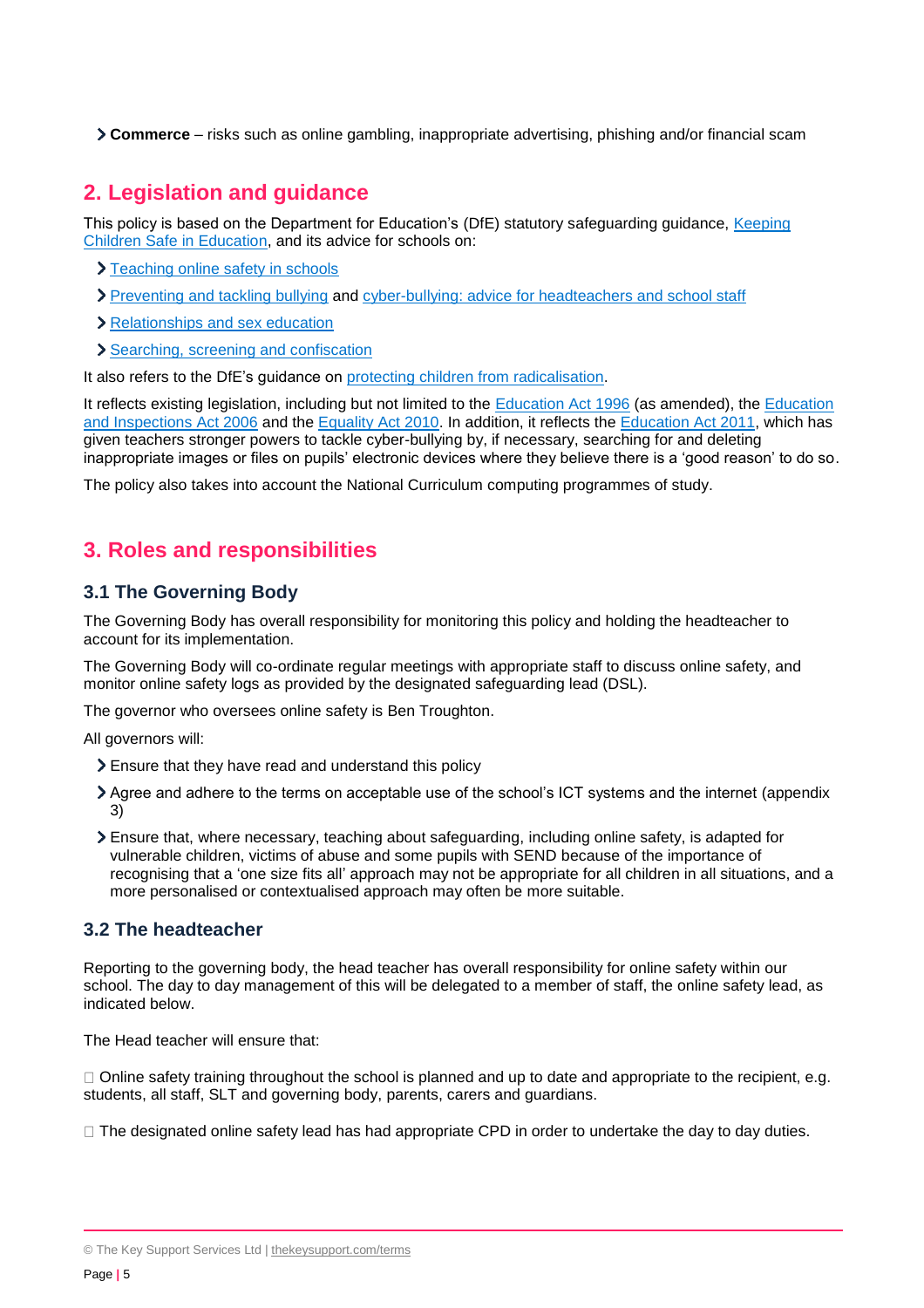□ The Headteacher and Senior Leaders will ensure that there is a system in place to allow for monitoring and support of those in school who carry out the internal online safety monitoring role. This is to provide a safety net and also support to those colleagues who take on important monitoring roles.

All online safety incidents are dealt with promptly and appropriately. The Headteacher and (at least) another member of the Senior Leadership Team should be aware of the procedures to be followed in the event of a serious online safety allegation being made against a member of staff.

 $\Box$  The Senior Leadership Team / Senior Management Team will receive regular monitoring reports from the Online safety Co-ordinator / Officer.

## **3.3 The designated safeguarding lead**

Details of the school's DSL and deputies are set out in our child protection and safeguarding policy as well as relevant job descriptions.

The DSL takes lead responsibility for online safety in school, in particular:

- Supporting the headteacher in ensuring that staff understand this policy and that it is being implemented consistently throughout the school
- Working with the headteacher, ICT manager and other staff, as necessary, to address any online safety issues or incidents
- Managing all online safety issues and incidents in line with the school child protection policy
- Ensuring that any online safety incidents are logged (see appendix 5) and dealt with appropriately in line with this policy
- Ensuring that any incidents of cyber-bullying are logged and dealt with appropriately in line with the school culture and character policy
- Liaising with other agencies and/or external services if necessary
- Providing regular reports on online safety in school to the headteacher and/or Governing Body

This list is not intended to be exhaustive.

#### **3.4 The ICT manager or external technical support**

The ICT manager is responsible for:

- Advising the school on an appropriate level of security protection procedures, such as filtering and monitoring systems, which are reviewed and updated on a regular basis to assess effectiveness and ensure pupils are kept safe from potentially harmful and inappropriate content and contact online while at school, including terrorist and extremist material.
- Advising the school about the school's ICT systems regarding their security and protection against viruses and malware, and that such safety mechanisms are updated regularly.
- Conducting security checks and monitoring the school's ICT systems on a regular basis
- Advising on the blocking of access to potentially dangerous sites and, where possible, preventing the downloading of potentially dangerous files

This list is not intended to be exhaustive.

## **3.5 All staff and volunteers**

All staff, including contractors and agency staff, and volunteers are responsible for:

- Maintaining an understanding of this policy
- Implementing this policy consistently
- Agreeing and adhering to the terms on acceptable use of the school's ICT systems and the internet (appendix 3), and ensuring that pupils follow the school's terms on acceptable use (appendices 1 and 2)

<sup>©</sup> The Key Support Services Ltd | [thekeysupport.com/terms](https://thekeysupport.com/terms-of-use)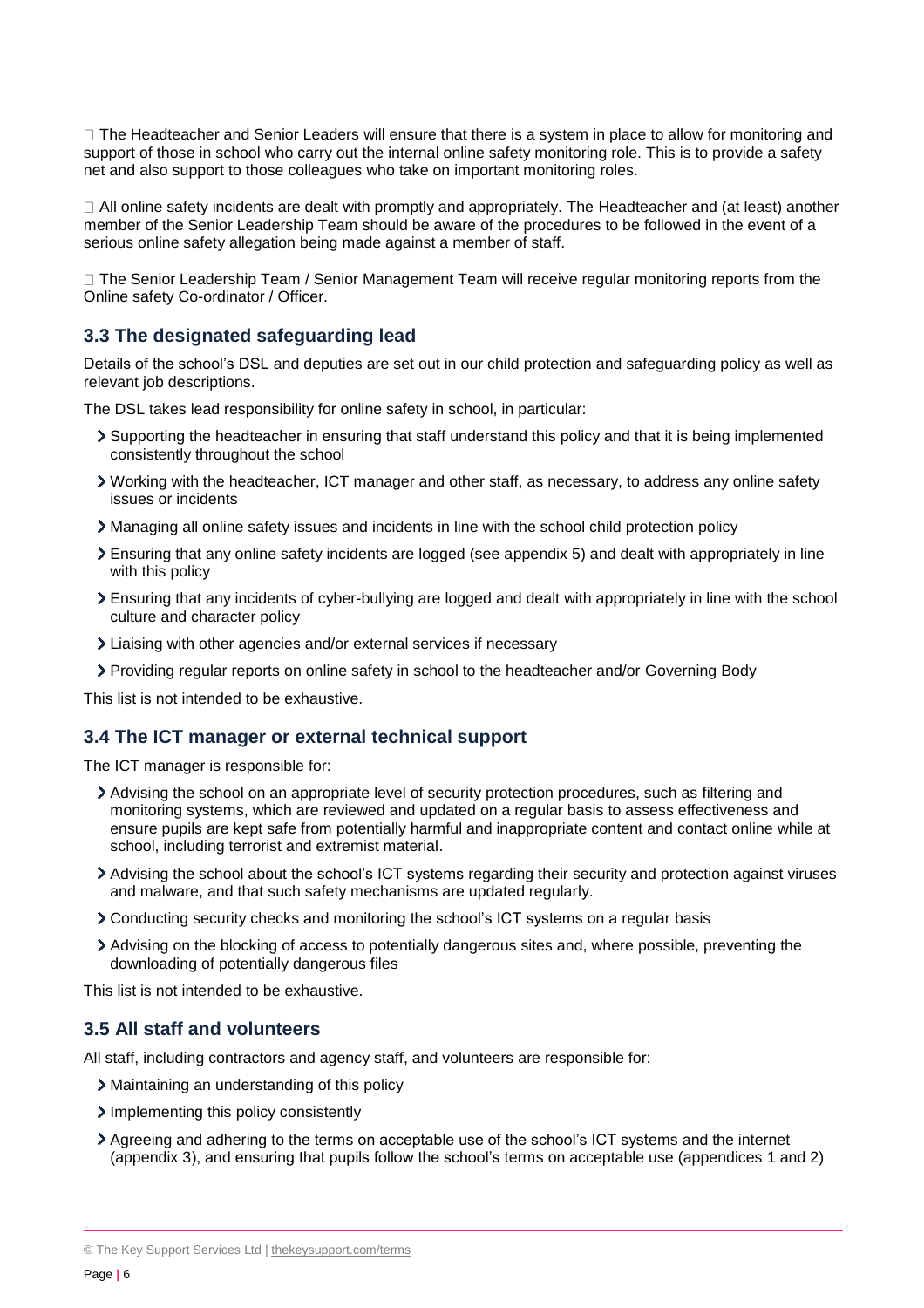- Working with the DSL to ensure that any online safety incidents are logged (see appendix 5) and dealt with appropriately in line with this policy
- Ensuring that any incidents of cyber-bullying are dealt with appropriately in line with the school culture and character policy
- Responding appropriately to all reports and concerns about sexual violence and/or harassment, both online and offline and maintaining an attitude of 'it could happen here'

This list is not intended to be exhaustive.

## **3.6 Parents, Carers and Guardians**

Parents, carers and guardians are expected to:

- Notify a member of staff or the headteacher of any concerns or queries regarding this policy
- Ensure their child has read, understood and agreed to the terms on acceptable use of the school's ICT systems and internet (appendices 1 and 2)

Parents, carers and guardians can seek further guidance on keeping children safe online from the following organisations and websites:

- What are the issues? [UK Safer Internet Centre](https://www.saferinternet.org.uk/advice-centre/parents-and-carers/what-are-issues)
- > Hot topics [Childnet International](http://www.childnet.com/parents-and-carers/hot-topics)
- Parent resource sheet [Childnet International](https://www.childnet.com/resources/parents-and-carers-resource-sheet)
- > Healthy relationships [Disrespect Nobody](https://www.disrespectnobody.co.uk/)

#### **3.7 Visitors and members of the community`**

Visitors and members of the community who use the school's ICT systems or internet will be made aware of this policy, when relevant, and expected to read and follow it. If appropriate, they will be expected to agree to the terms on acceptable use (appendix 3).

## <span id="page-6-0"></span>**4. Educating pupils about online safety**

Pupils will be taught about online safety as part of the curriculum:

It is also taken from the [guidance on relationships education, relationships and sex education \(RSE\) and](https://www.gov.uk/government/publications/relationships-education-relationships-and-sex-education-rse-and-health-education)  [health education.](https://www.gov.uk/government/publications/relationships-education-relationships-and-sex-education-rse-and-health-education)

**All** schools have to teach:

- [Relationships education and health education](https://schoolleaders.thekeysupport.com/uid/8b76f587-7bf6-4994-abf0-43850c6e8d73/) in primary schools
- [Relationships and sex education and health education](https://schoolleaders.thekeysupport.com/uid/66a1d83e-2fb9-411e-91f1-fe52a09d16d1/) in secondary schools

In **Key Stage 1**, pupils will be taught to:

- Use technology safely and respectfully, keeping personal information private
- $\ge$  Identify where to go for help and support when they have concerns about content or contact on the internet or other online technologies

Pupils in **Key Stage 2** will be taught to:

- Use technology safely, respectfully and responsibly
- Recognise acceptable and unacceptable behaviour
- I dentify a range of ways to report concerns about content and contact

By the **end of primary school**, pupils will know:

That people sometimes behave differently online, including by pretending to be someone they are not

<sup>©</sup> The Key Support Services Ltd | [thekeysupport.com/terms](https://thekeysupport.com/terms-of-use)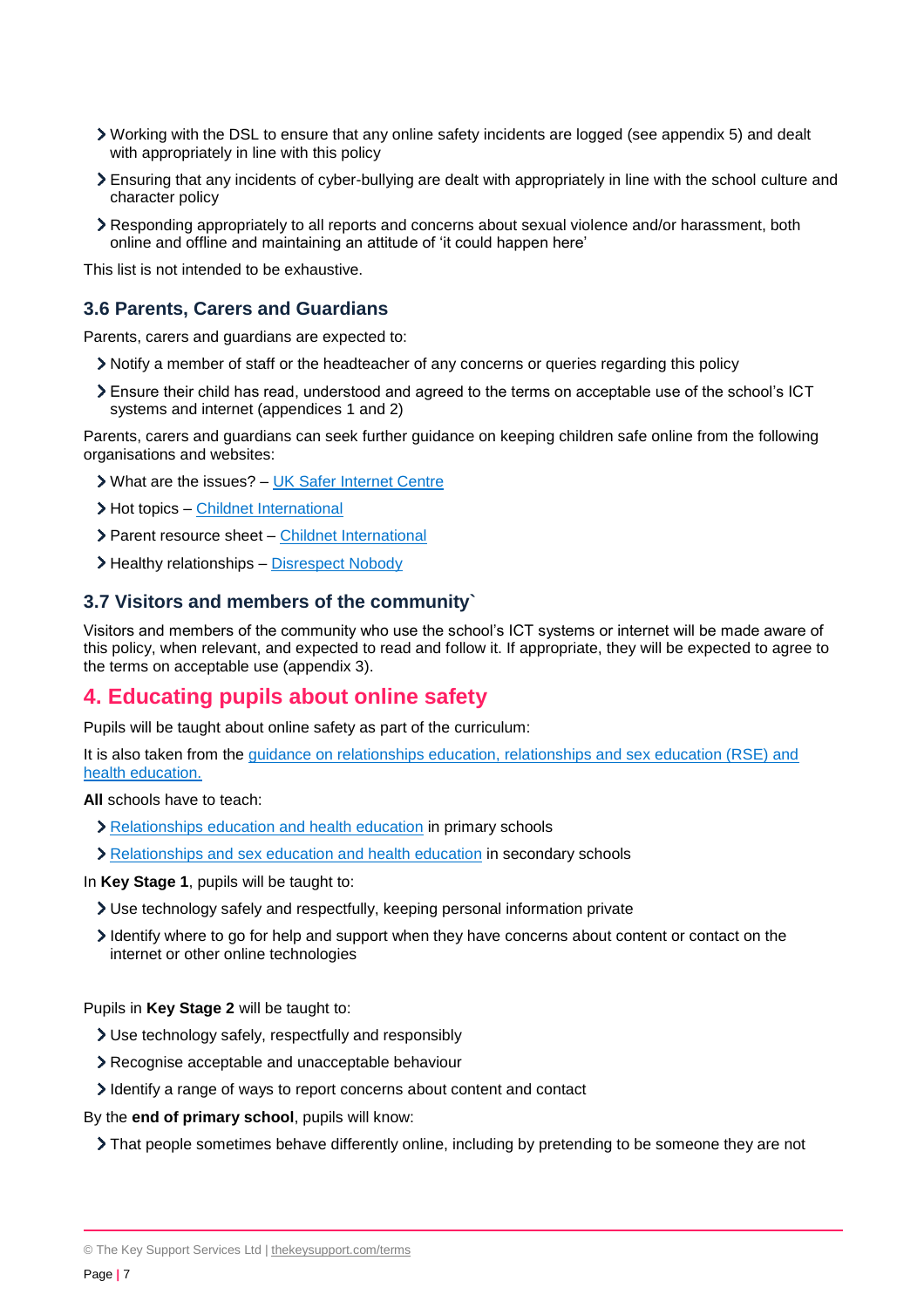- That the same principles apply to online relationships as to face-to-face relationships, including the importance of respect for others online including when we are anonymous
- The rules and principles for keeping safe online, how to recognise risks, harmful content and contact, and how to report them
- How to critically consider their online friendships and sources of information including awareness of the risks associated with people they have never met
- > How information and data is shared and used online
- What sorts of boundaries are appropriate in friendships with peers and others (including in a digital context)
- How to respond safely and appropriately to adults they may encounter (in all contexts, including online) whom they do not know

This knowledge and values will be taught through a systematic sequence of lessons. However, the safe use of social media and the internet will also be covered in other subjects where relevant.

Where necessary, teaching about safeguarding, including online safety, will be adapted for vulnerable children, victims of abuse and some pupils with SEND.

## <span id="page-7-0"></span>**5. Educating parents, carers and guardians about online safety**

The school will raise parents, carers and guardians' awareness of internet safety in letters or other communications home, and in information via our website or virtual learning environment (SeeSaw). This policy will also be shared with parents, carers and guardians.

Online safety will also be covered during Parents' evenings.

If parents, carers and guardians have any queries or concerns in relation to online safety, these should be raised in the first instance with the headteacher and/or the Online Safety Lead.

Concerns or queries about this policy can be raised with any member of staff or the headteacher.

## <span id="page-7-1"></span>**6. Cyber-bullying**

#### **6.1 Definition**

Cyber-bullying takes place online, such as through social networking sites, messaging apps or gaming sites. Like other forms of bullying, it is the repetitive, intentional harming of one person or group by another person or group, where the relationship involves an imbalance of power. (See also the school culture and character policy.)

## **6.2 Preventing and addressing cyber-bullying**

To help prevent cyber-bullying, we will ensure that pupils understand what it is and what to do if they become aware of it happening to them or others. We will ensure that pupils know how they can report any incidents and are encouraged to do so, including where they are a witness rather than the victim.

The school will actively discuss cyber-bullying with pupils, explaining the reasons why it occurs, the forms it may take and what the consequences can be. Class teachers will take advantage of computing lessons to give clear and concise information about what cyber-bullying is and how it will be addressed.

Teaching staff are also encouraged to find opportunities to use aspects of the curriculum to cover cyberbullying. This includes personal, social, health and economic (PSHE) education, and other subjects where appropriate.

All staff, governors and volunteers (where appropriate) receive training on cyber-bullying, its impact and ways to support pupils, as part of safeguarding training (see section 11 for more detail).

The school also sends information/leaflets on cyber-bullying to parents, carers and guardians so that they are aware of the signs, how to report it and how they can support children who may be affected.

<sup>©</sup> The Key Support Services Ltd | [thekeysupport.com/terms](https://thekeysupport.com/terms-of-use)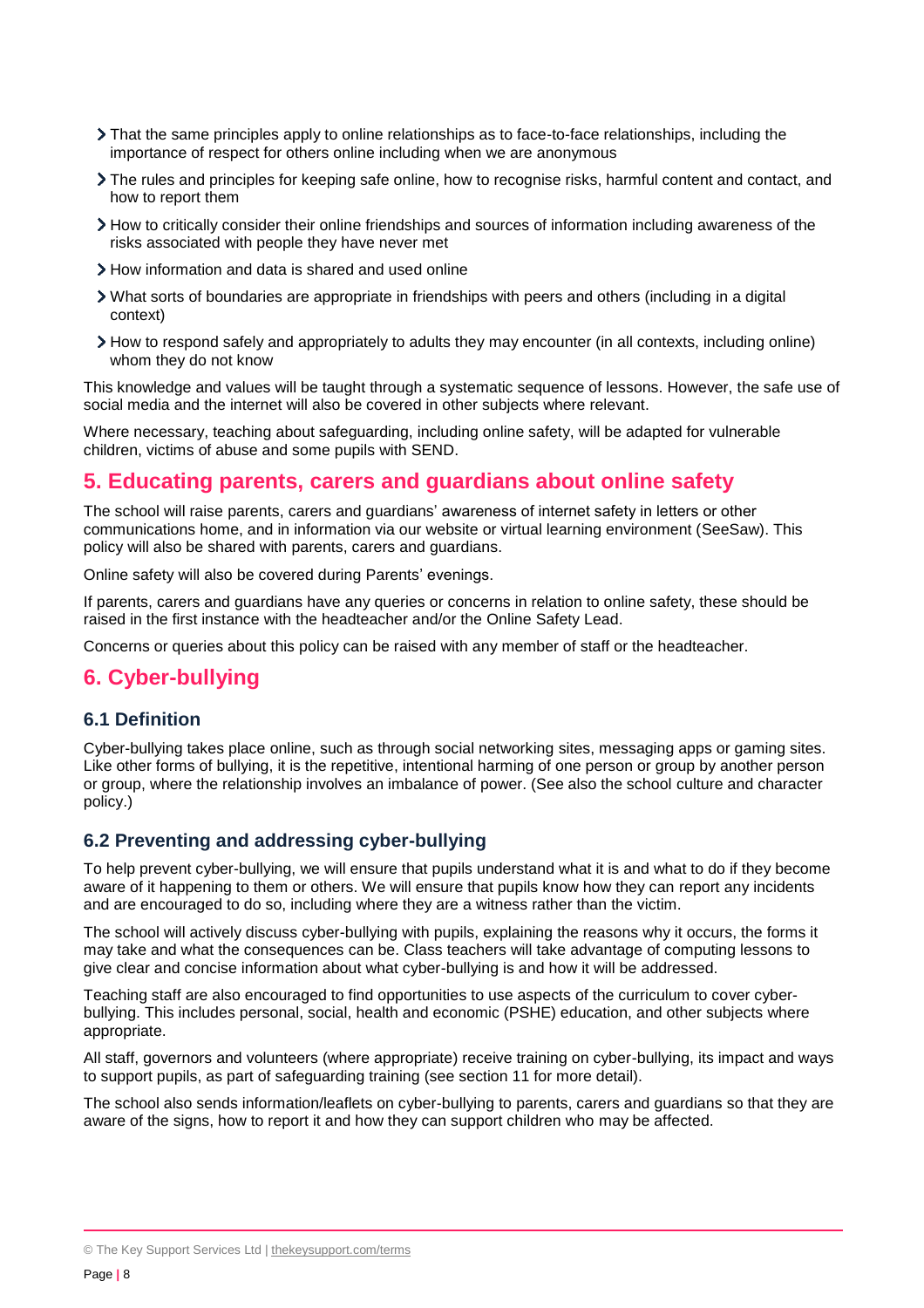In relation to a specific incident of cyber-bullying, the school will follow the processes set out in the school culture and character policy. Where illegal, inappropriate or harmful material has been spread among pupils, the school will use all reasonable endeavours to ensure the incident is contained.

The DSL will consider whether the incident should be reported to the police if it involves illegal material, and will work with external services if it is deemed necessary to do so.

## **6.3 Examining electronic devices**

School staff have the specific power under the Education and Inspections Act 2006 (which has been increased by the Education Act 2011) to search for and, if necessary, delete inappropriate images or files on pupils' electronic devices, including mobile phones, iPads and other tablet devices, where they believe there is a 'good reason' to do so.

When deciding whether there is a good reason to examine or erase data or files on an electronic device, staff must reasonably suspect that the data or file in question has been, or could be, used to:

- Cause harm, and/or
- > Disrupt teaching, and/or
- > Break any of the school rules

If inappropriate material is found on the device, it is up to the staff member in conjunction with the DSL or other member of the senior leadership team to decide whether they should:

- > Delete that material, or
- Retain it as evidence (of a criminal offence or a breach of school discipline), and/or
- > Report it to the police\*

\* Staff may also confiscate devices for evidence to hand to the police, if a pupil discloses that they are being abused and that this abuse includes an online element.

Any searching of pupils will be carried out in line with:

- The DfE's latest guidance on [screening, searching and confiscation](https://www.gov.uk/government/publications/searching-screening-and-confiscation)
- UKCIS guidance on [sharing nudes and semi-nudes: advice for education settings working with children](https://www.gov.uk/government/publications/sharing-nudes-and-semi-nudes-advice-for-education-settings-working-with-children-and-young-people)  [and young people](https://www.gov.uk/government/publications/sharing-nudes-and-semi-nudes-advice-for-education-settings-working-with-children-and-young-people)
- > The school's COVID-19 risk assessment

Any complaints about searching for or deleting inappropriate images or files on pupils' electronic devices will be dealt with through the school complaints procedure.

## <span id="page-8-0"></span>**7. Acceptable use of the internet in school**

All pupils, parents, carers and guardians, staff, volunteers and governors are expected to sign an agreement regarding the acceptable use of the school's ICT systems and the internet (appendices 1-3). Visitors will be expected to read and agree to the school's terms on acceptable use if relevant.

Use of the school's internet must be for educational purposes only, or for the purpose of fulfilling the duties of an individual's role.

We will monitor the websites visited by pupils, staff, volunteers, governors and visitors (where relevant) to ensure they comply with the above.

More information is set out in the acceptable use agreements in appendices 1, 2 and 3.

## <span id="page-8-1"></span>**8. Pupils using mobile devices in school**

Pupils may bring mobile devices into school, but will be stored in a lockbox, within their classroom, upon their arrival.

Any use of mobile devices in school by pupils must be in line with the acceptable use agreement (see appendices 1 and 2).

<sup>©</sup> The Key Support Services Ltd | [thekeysupport.com/terms](https://thekeysupport.com/terms-of-use)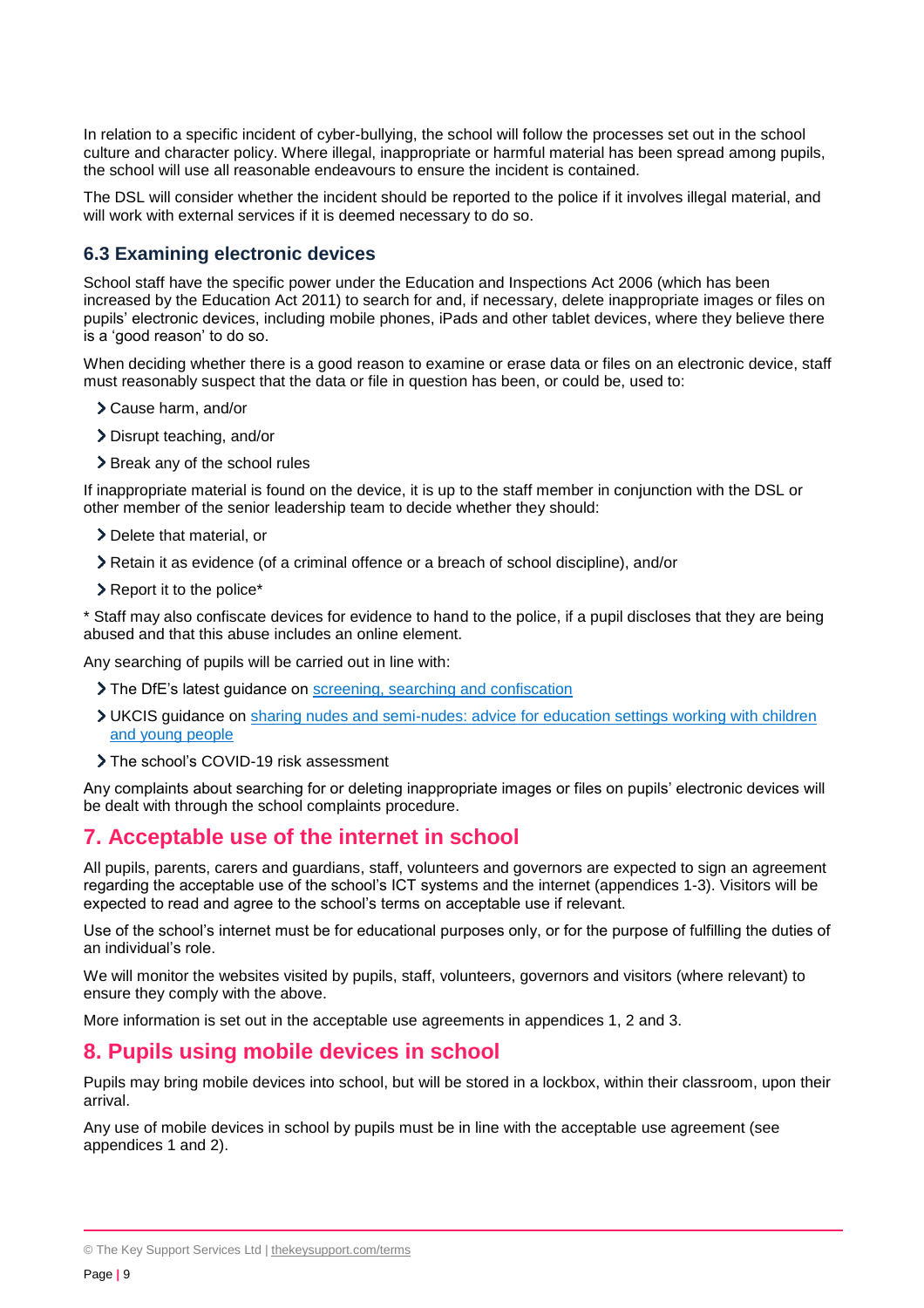Any breach of the acceptable use agreement by a pupil may trigger disciplinary action in line with the school culture and character policy, which may result in the confiscation of their device.

## <span id="page-9-0"></span>**9. Staff using work devices outside school**

All staff members will take appropriate steps to ensure their devices remain secure. This includes, but is not limited to:

- Keeping the device password-protected strong passwords are at least 8 characters, with a combination of upper and lower-case letters, numbers and special characters (e.g. asterisk or currency symbol)
- Ensuring their hard drive is encrypted this means if the device is lost or stolen, no one can access the files stored on the hard drive by attaching it to a new device
- Making sure the device locks if left inactive for a period of time
- Not sharing the device among family or friends
- Ensuring that anti-virus software is installed and updated as appropriate
- Keeping operating systems up to date always install the latest updates
- Report any breaches of this policy to the headteacher or online safety lead

Staff members must not use the device in any way which would violate the school's terms of acceptable use, as set out in appendix 3.

Work devices must be used solely for work activities.

If staff have any concerns over the security of their device, they must seek advice from Mr Gilbert.

## <span id="page-9-1"></span>**10. How the school will respond to issues of misuse**

Where a pupil misuses the school's ICT systems or internet, we will follow the procedures set out in our policies on culture and character, and ICT and internet acceptable use. The action taken will depend on the individual circumstances, nature and seriousness of the specific incident, and will be proportionate.

Where a staff member misuses the school's ICT systems or the internet, or misuses a personal device where the action constitutes misconduct, the matter will be dealt with in accordance with the disciplinary policy. The action taken will depend on the individual circumstances, nature and seriousness of the specific incident.

The school will consider whether incidents which involve illegal activity or content, or otherwise serious incidents, should be reported to the police.

## <span id="page-9-2"></span>**11. Training**

All new staff members will receive training, as part of their induction, on safe internet use and online safeguarding issues including cyber-bullying and the risks of online radicalisation.

All staff members will receive refresher training at least once each academic year as part of safeguarding training, as well as relevant updates as required (for example through emails, e-bulletins and staff meetings).

By way of this training, all staff will be made aware that:

- Technology is a significant component in many safeguarding and wellbeing issues, and that children are at risk of online abuse
- Children can abuse their peers online through:
	- o Abusive, harassing, and misogynistic messages
	- o Non-consensual sharing of indecent nude and semi-nude images and/or videos, especially around chat groups
	- $\circ$  Sharing of abusive images and pornography, to those who don't want to receive such content

Physical abuse, sexual violence and initiation/hazing type violence can all contain an online element

Training will also help staff:

<sup>©</sup> The Key Support Services Ltd | [thekeysupport.com/terms](https://thekeysupport.com/terms-of-use)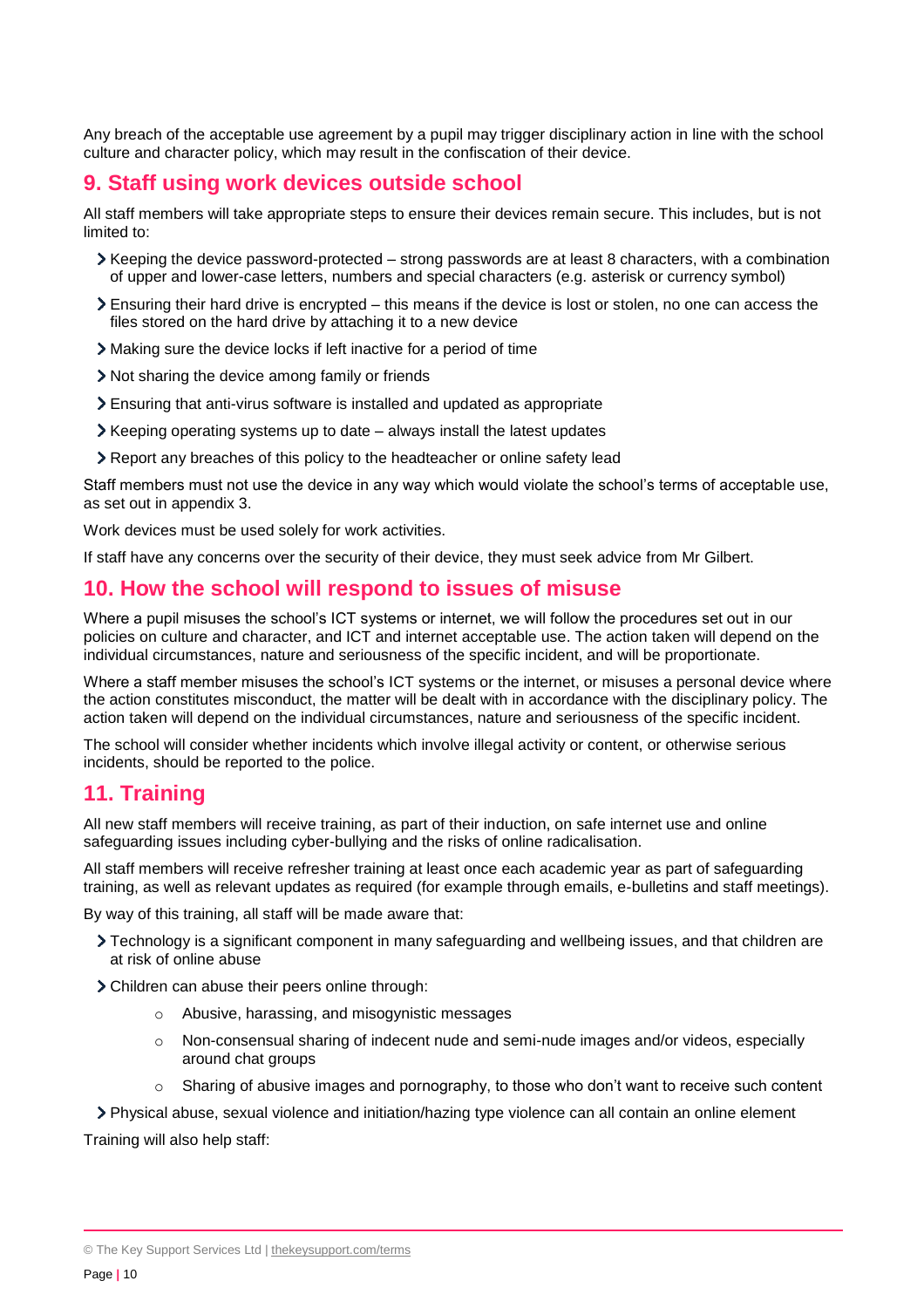- develop better awareness to assist in spotting the signs and symptoms of online abuse
- develop the ability to ensure pupils can recognise dangers and risks in online activity and can weigh the risks up
- develop the ability to influence pupils to make the healthiest long-term choices and keep them safe from harm in the short term

The DSL and online safety lead will undertake child protection and safeguarding training, which will include online safety, at least every 2 years. They will also update their knowledge and skills on the subject of online safety at regular intervals, and at least annually.

Governors will receive training on safe internet use and online safeguarding issues as part of their safeguarding training.

Volunteers will receive appropriate training and updates, if applicable.

More information about safeguarding training is set out in our child protection and safeguarding policy.

## <span id="page-10-0"></span>**12. Monitoring arrangements**

The DSL logs behaviour and safeguarding issues related to online safety. An incident report log can be found in appendix 5. Staff will also log any causes for concerns via the schools CPOMS recording system. If the cause for concerns relates to a computing issue, this will also be directed to the Online Safety lead and any subsequent actions will be reported.

This policy will be reviewed every year by the online safety lead. At every review, the policy will be shared with the Governing Body. The review (such as the one available [here\)](https://360safe.org.uk/) will be supported by an annual risk assessment that considers and reflects the risks pupils face online. This is important because technology, and the risks and harms related to it, evolve and change rapidly.

## <span id="page-10-1"></span>**13. Links with other policies**

This online safety policy is linked to our:

- Child protection and safeguarding policy
- Culture and character policy
- > Staff disciplinary procedures
- > Data protection policy and privacy notices
- Complaints procedure
- ICT and internet acceptable use policy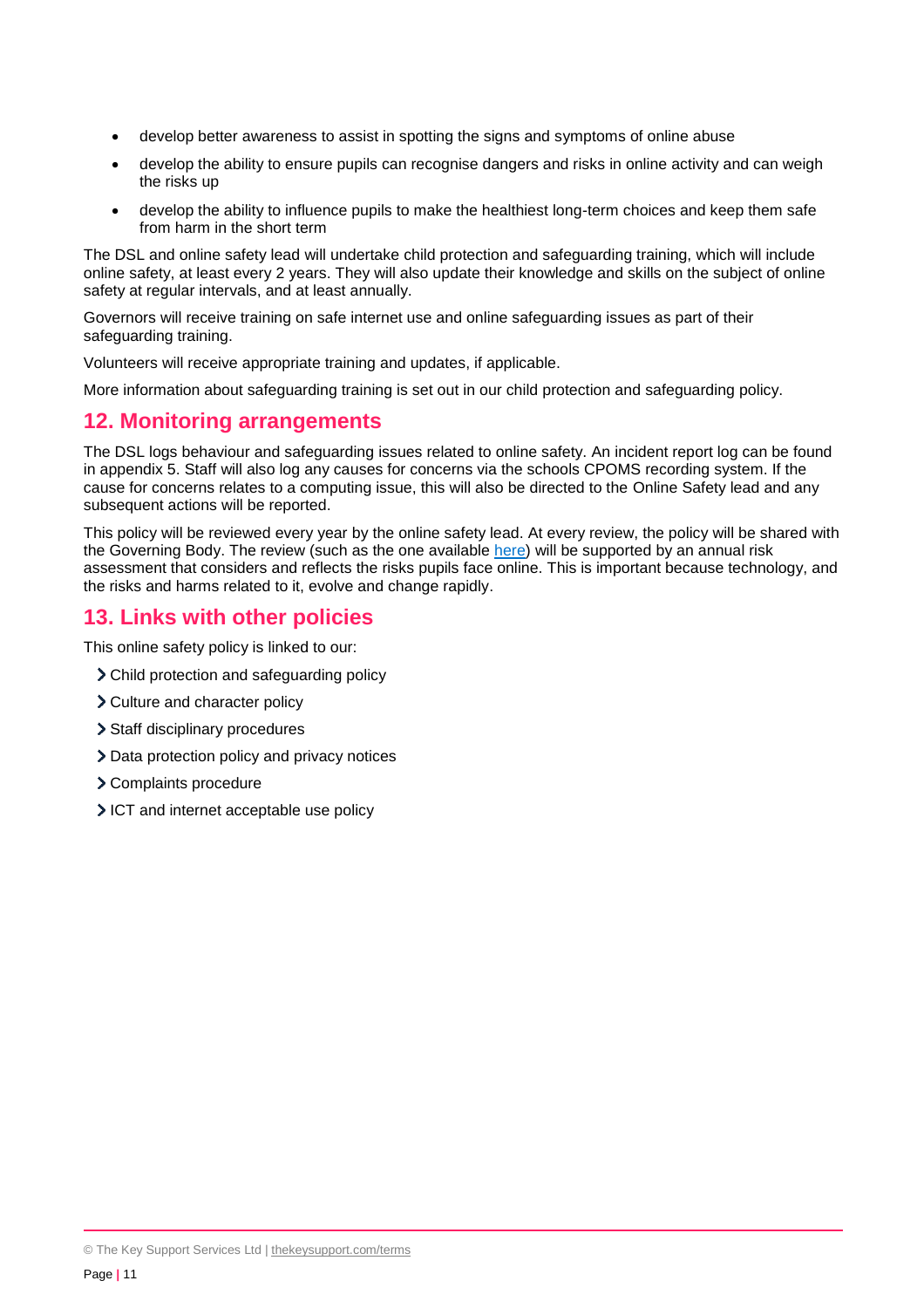## <span id="page-11-0"></span>**Appendix 1: EYFS and KS1 acceptable use agreement (pupils and parents, carers and guardians)**

## ACCEPTABLE USE OF THE SCHOOL'S ICT SYSTEMS AND INTERNET: AGREEMENT FOR PUPILS AND PARENTS, CARERS AND GUARDIANS

#### **Name of pupil:**

#### **When I use the school's ICT systems (like computers) and get onto the internet in school I will:**

- Ask a teacher or adult if I can do so before using them
- Only use websites that a teacher or adult has told me or allowed me to use
- Tell my teacher immediately if:
	- o I click on a website by mistake
	- o I receive messages from people I don't know
	- o I find anything that may upset or harm me or my friends
- Use school computers for school work only
- Be kind to others and not upset or be rude to them
- Look after the school ICT equipment and tell a teacher straight away if something is broken or not working properly
- Only use the username and password I have been given
- Try my hardest to remember my username and password
- Never share my password with anyone, including my friends.
- Never give my personal information (my name, address or telephone numbers) to anyone without the permission of my teacher or parent/carer
- Save my work on the school network
- Check with my teacher before I print anything
- Log off or shut down a computer when I have finished using it

**I agree that the school will monitor the websites I visit and that there will be consequences if I don't follow the rules.**

| Signed (pupil):                                                                                                                                                                                                                                                                                                    | Date: |  |  |  |  |
|--------------------------------------------------------------------------------------------------------------------------------------------------------------------------------------------------------------------------------------------------------------------------------------------------------------------|-------|--|--|--|--|
| <b>Parent/carer agreement:</b> I agree that my child can use the school's ICT systems and internet when<br>appropriately supervised by a member of school staff. I agree to the conditions set out above for pupils<br>using the school's ICT systems and internet, and will make sure my child understands these. |       |  |  |  |  |
| Signed (parent/carer):                                                                                                                                                                                                                                                                                             | Date: |  |  |  |  |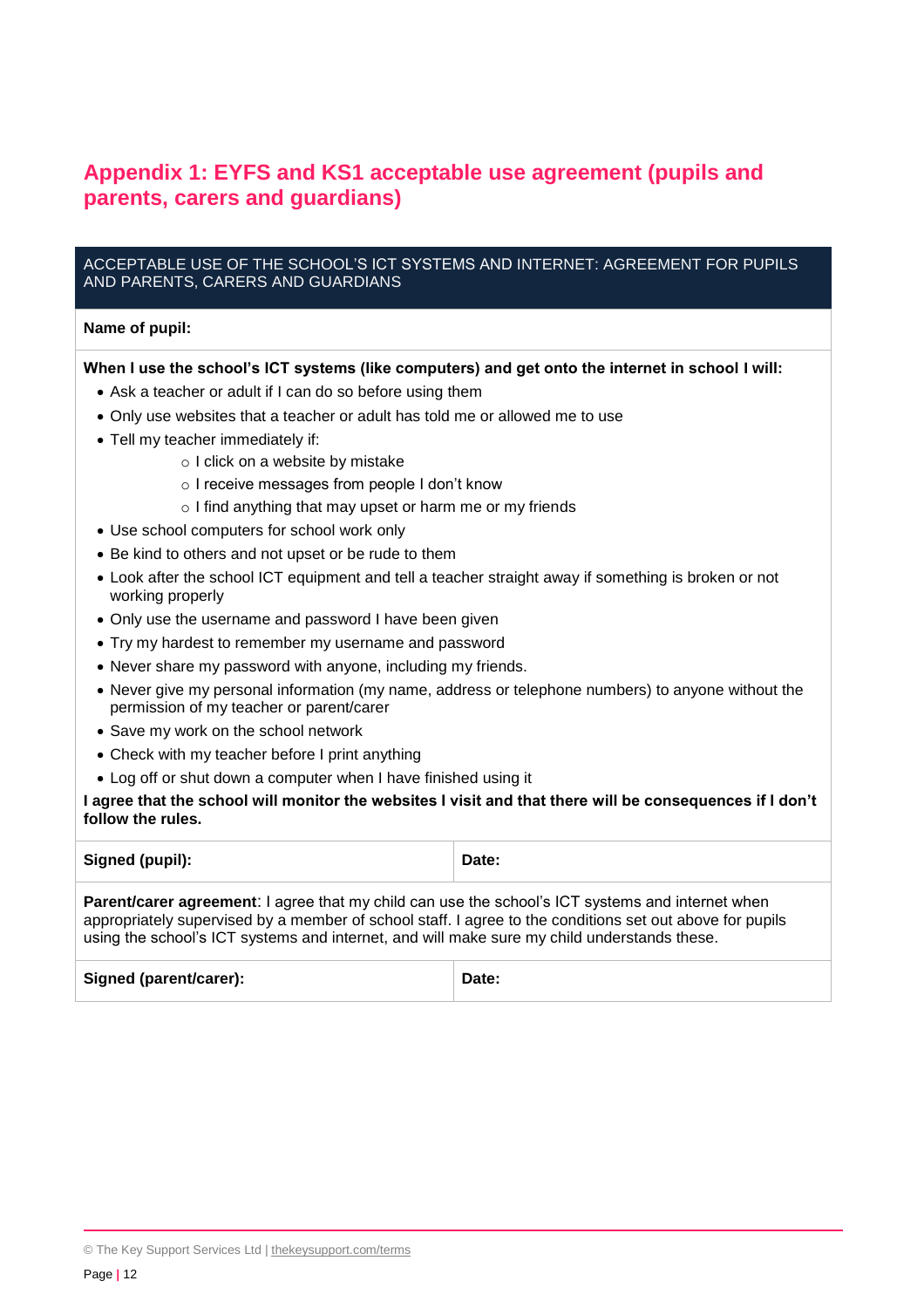## <span id="page-12-0"></span>**Appendix 2: KS2, KS3 and KS4 acceptable use agreement (pupils and Parents, Carers and Guardians)**

#### ACCEPTABLE USE OF THE SCHOOL'S ICT SYSTEMS AND INTERNET: AGREEMENT FOR PUPILS AND PARENTS, CARERS AND GUARDIANS

#### **Name of pupil:**

#### **I will read and follow the rules in the acceptable use agreement policy**

#### **When I use the school's ICT systems (like computers) and get onto the internet in school I will:**

- Always use the school's ICT systems and the internet responsibly and for educational purposes only
- Only use them when a teacher is present, or with a teacher's permission
- Keep my username and passwords safe and not share these with others
- Keep my private information safe at all times and not give my name, address or telephone number to anyone without the permission of my teacher or parent/carer
- Tell a teacher (or sensible adult) immediately if I find any material which might upset, distress or harm me or others
- Always log off or shut down a computer when I'm finished working on it

#### **I will not:**

- Access any inappropriate websites including: social networking sites, chat rooms and gaming sites unless my teacher has expressly allowed this as part of a learning activity
- Open any attachments in emails, or follow any links in emails, without first checking with a teacher
- Use any inappropriate language when communicating online, including in emails
- Log in to the school's network using someone else's details
- Arrange to meet anyone offline without first consulting my parent/carer, or without adult supervision

#### **If I bring a personal mobile phone or other personal electronic device into school:**

- I will not use it during lessons, tutor group time, clubs or other activities organised by the school, without a teacher's permission
- I will use it responsibly, and will not access any inappropriate websites or other inappropriate material or use inappropriate language when communicating online

#### **I agree that the school will monitor the websites I visit and that there will be consequences if I don't follow the rules.**

| Signed (pupil):                                                                                                                                                                                                                                                                                                                                                       | Date: |  |  |  |  |
|-----------------------------------------------------------------------------------------------------------------------------------------------------------------------------------------------------------------------------------------------------------------------------------------------------------------------------------------------------------------------|-------|--|--|--|--|
| Parent/carer's agreement: I agree that my child can use the school's ICT systems and internet when<br>appropriately supervised by a member of school staff. I agree to the conditions set out above for pupils<br>using the school's ICT systems and internet, and for using personal electronic devices in school, and will<br>make sure my child understands these. |       |  |  |  |  |
| Signed (parent/carer):                                                                                                                                                                                                                                                                                                                                                | Date: |  |  |  |  |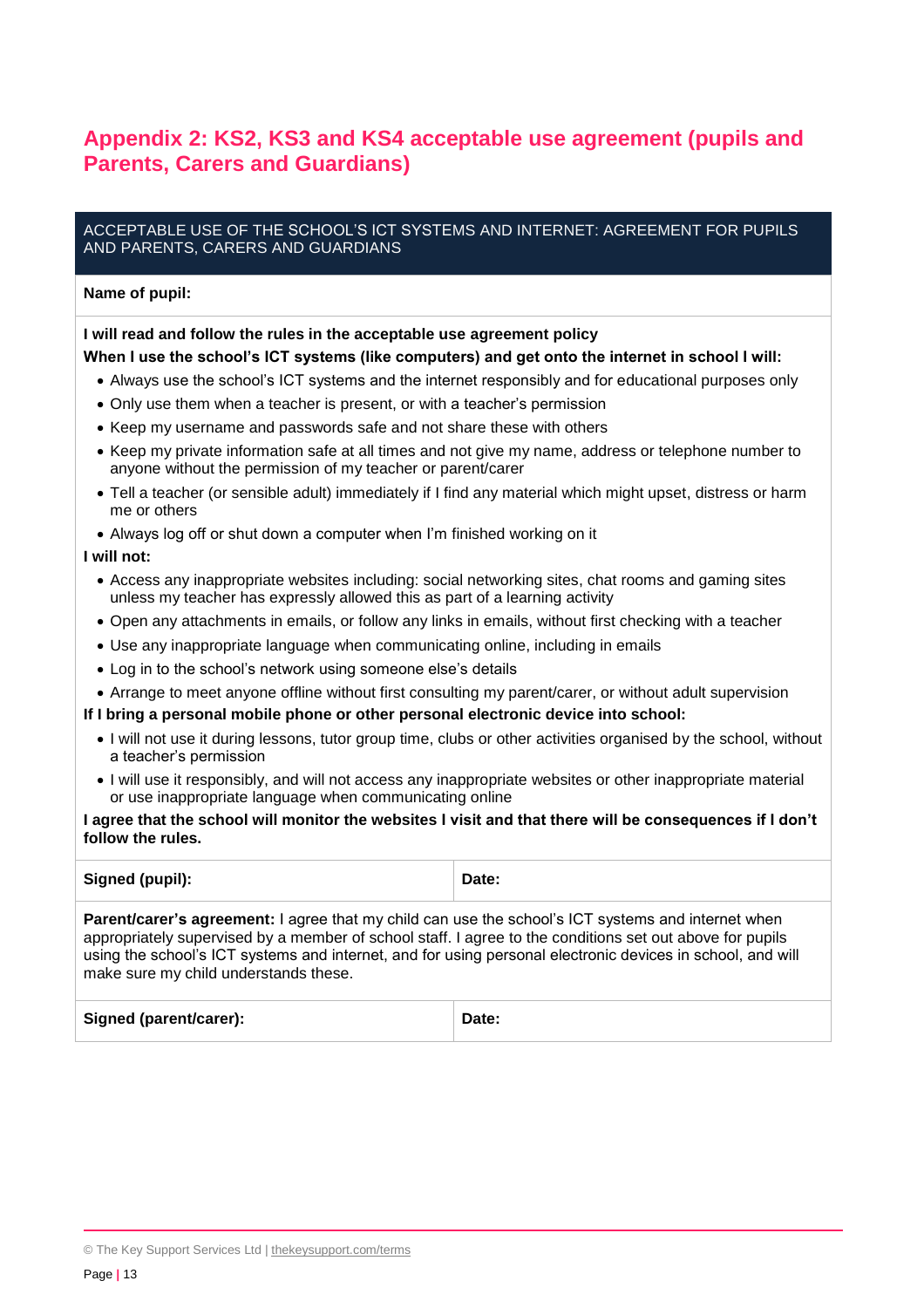## <span id="page-13-0"></span>**Appendix 3: acceptable use agreement (staff, governors, volunteers and visitors)**

### ACCEPTABLE USE OF THE SCHOOL'S ICT SYSTEMS AND INTERNET: AGREEMENT FOR STAFF, GOVERNORS,VOLUNTEERS AND VISITORS

**Name of staff member/governor/volunteer/visitor:**

#### **When using the school's ICT systems and accessing the internet in school, or outside school on a work device (if applicable), I will not:**

- Access, or attempt to access inappropriate material, including but not limited to material of a violent, criminal or pornographic nature (or create, share, link to or send such material)
- Use them in any way which could harm the school's reputation
- Access social networking sites or chat rooms
- Use any improper language when communicating online, including in emails or other messaging services
- Install any unauthorised software, or connect unauthorised hardware or devices to the school's network
- Share my password with others or log in to the school's network using someone else's details
- Take photographs of pupils without checking with teachers first
- Share confidential information about the school, its pupils or staff, or other members of the community
- Access, modify or share data I'm not authorised to access, modify or share
- Promote private businesses, unless that business is directly related to the school

I will only use the school's ICT systems and access the internet in school, or outside school on a work device, for educational purposes or for the purpose of fulfilling the duties of my role.

I agree that the school will monitor the websites I visit and my use of the school's ICT facilities and systems. I will take all reasonable steps to ensure that work devices are secure and password-protected when using them outside school, and keep all data securely stored in accordance with this policy and the school's data protection policy.

I will let the designated safeguarding lead (DSL) and ICT manager know if a pupil informs me they have found any material which might upset, distress or harm them or others, and will also do so if I encounter any such material.

I will always use the school's ICT systems and internet responsibly, and ensure that pupils in my care do so too.

#### **Signed (staff member/governor/volunteer/visitor): Date:**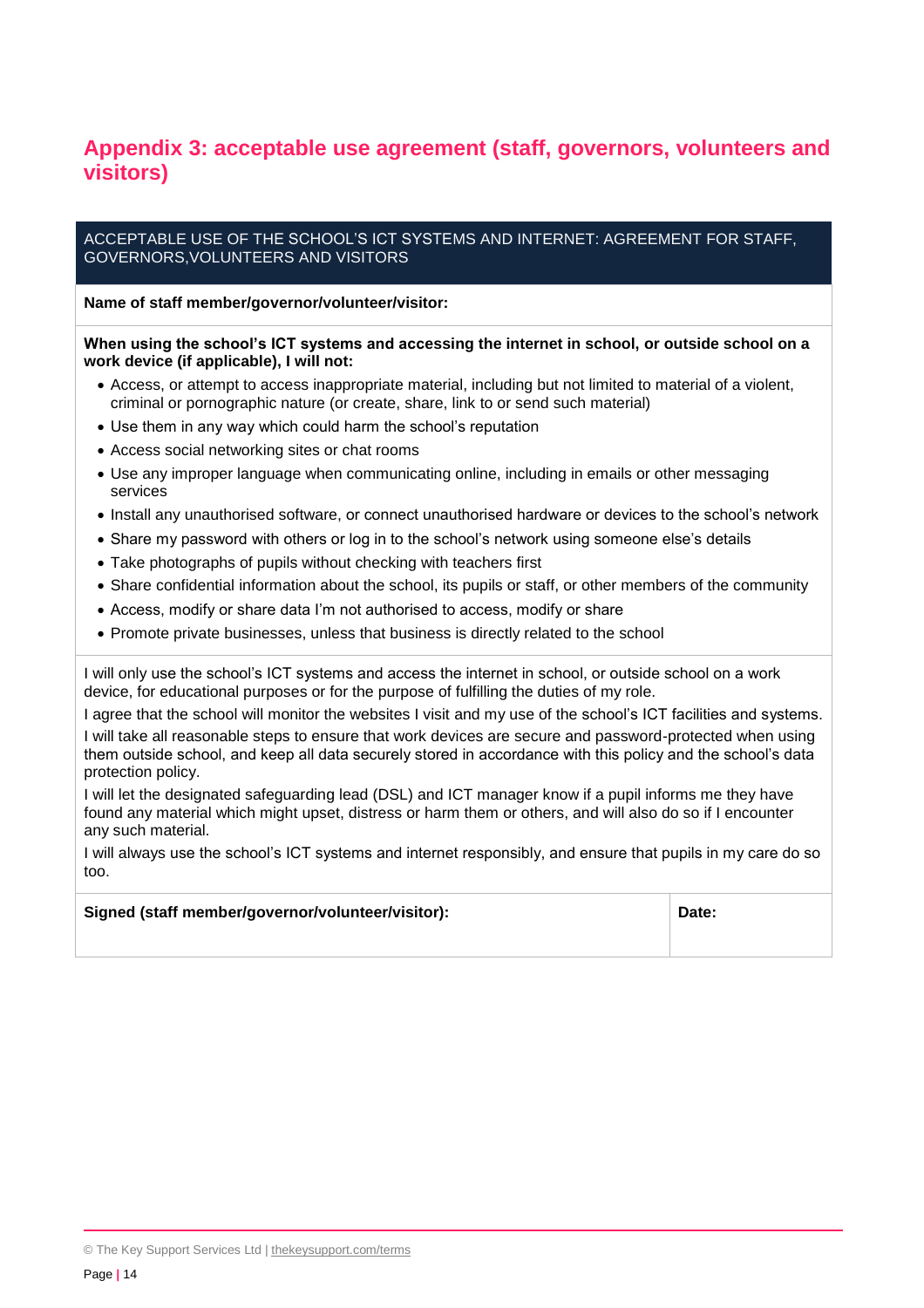## <span id="page-14-0"></span>**Appendix 4: online safety training needs – self audit for staff**

| ONLINE SAFETY TRAINING NEEDS AUDIT                                                                               |                                    |  |  |  |  |
|------------------------------------------------------------------------------------------------------------------|------------------------------------|--|--|--|--|
| Name of staff member/volunteer:                                                                                  | Date:                              |  |  |  |  |
| Question                                                                                                         | Yes/No (add comments if necessary) |  |  |  |  |
| Do you know the name of the person who has lead<br>responsibility for online safety in school?                   |                                    |  |  |  |  |
| Are you aware of the ways pupils can abuse their<br>peers online?                                                |                                    |  |  |  |  |
| Do you know what you must do if a pupil approaches<br>you with a concern or issue?                               |                                    |  |  |  |  |
| Are you familiar with the school's acceptable use<br>agreement for staff, volunteers, governors and<br>visitors? |                                    |  |  |  |  |
| Are you familiar with the school's acceptable use<br>agreement for pupils and parents, carers and<br>guardians?  |                                    |  |  |  |  |
| Do you regularly change your password for accessing<br>the school's ICT systems?                                 |                                    |  |  |  |  |
| Are you familiar with the school's approach to tackling<br>cyber-bullying?                                       |                                    |  |  |  |  |
| Are there any areas of online safety in which you<br>would like training/further training?                       |                                    |  |  |  |  |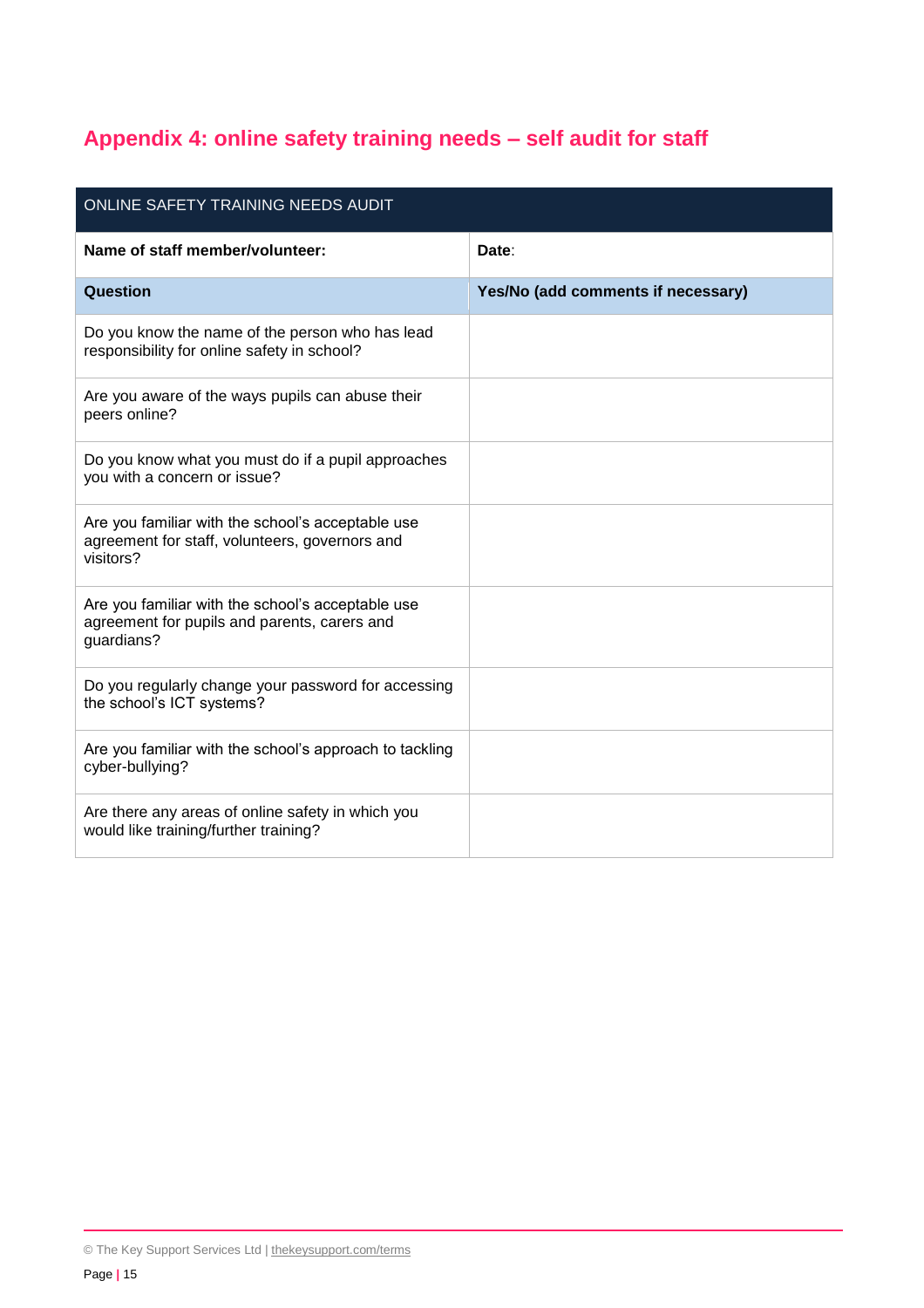<sup>©</sup> The Key Support Services Ltd | [thekeysupport.com/terms](https://thekeysupport.com/terms-of-use)